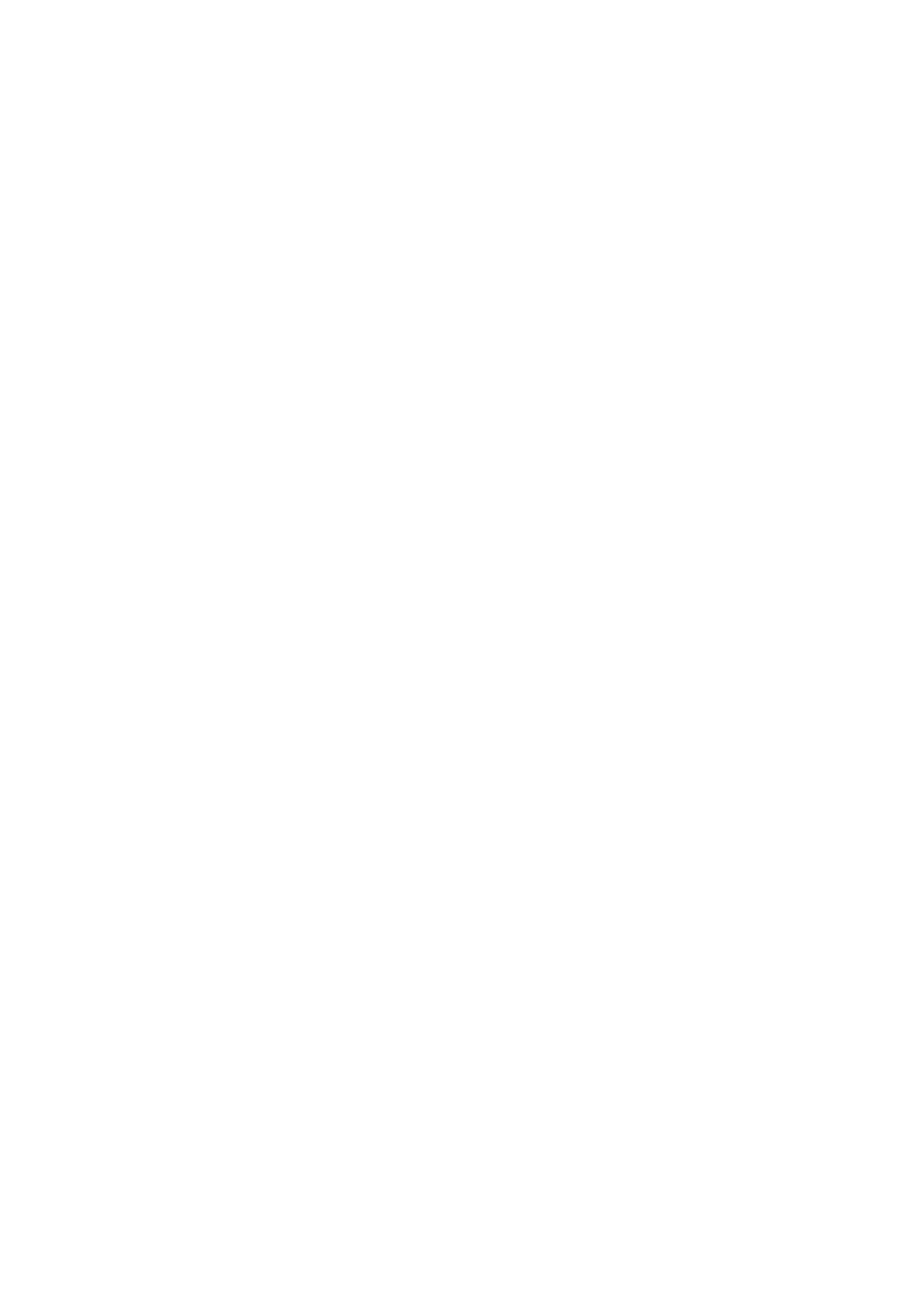# **Thistly Meadow Primary School**

# **RELATIONSHIPS EDUCATION POLICY including Sex Education Policy**

#### **Rationale**

We believe Relationships Education is learning about emotional, social and physical aspects of our lives, about ourselves and our relationships. It enables pupils to develop essential life skills for building and maintaining positive, enjoyable, respectful and non-exploitative relationships. It equips pupils with information and skills they need to understand about themselves, their peers and people they meet in the wider community. It explores risks, choices, rights, responsibilities and attitudes. It will help pupils to develop skills to keep themselves and others safer, physically and emotionally, both on and off line. Relationships Education enables pupils to explore their own attitudes and those of others respectfully.

Sex and Relationships Education (SRE) is embedded within Personal, Social, Health and Economic education (PHSE) and Science; it is enhanced by our supportive school ethos, where all are valued and encouraged, positive relationships are seen as important and there is a safe and secure school environment, which is conducive to learning; we aim to provide a curriculum which is relevant to the needs of our pupils, both now and in the future. Parents have the right to withdraw their children from those SRE lessons that fall outside the aspects covered in the National Curriculum Science lessons, however, very few parents do this.

#### **Purpose**

Through Sex and Relationships education we aim to help each child:

- To discuss attitudes and values
- Develop interpersonal and communication skills
- Respect themselves and others, their views, backgrounds, cultures and experiences
- Recognise and avoid coercive and exploitative relationships
- Develop respectful, caring relationships based on mutuality, reciprocation and trust
- learn the importance of values and individual conscience and moral considerations
- develop understanding of a variety of families and how families are central to the wellbeing of children
- learn the value of respect, love and care
- learn value, care and respect for their bodies
- explore, consider and understand moral dilemmas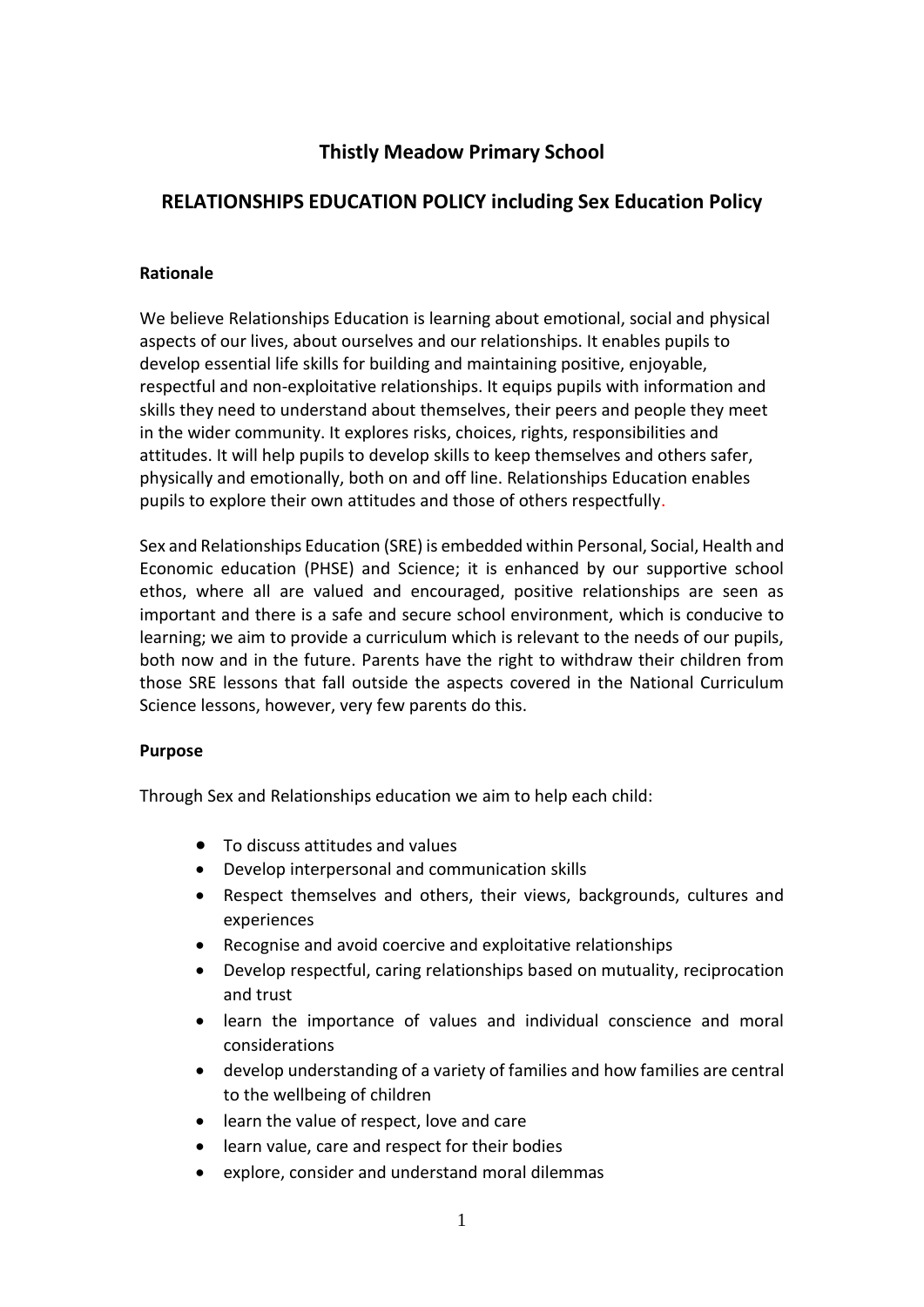- build confidence in accessing additional advice top support themselves and others
- learn to make choices based on an understanding of difference and without prejudice
- manage conflict
- learn how to recognise and avoid exploitation and abuse
- learn and understand physical development at appropriate stages
- understand human sexuality, reproduction, emotions and relationships

### **Implementation**

### **Inclusion**

In relation to those with special educational needs or disability, we ensure our Relationships Education programme provides for those with additional needs. We consider:

- their level of vulnerability to coercion and pressure
- their need to learn and demonstrate appropriate behaviour
- their need to develop self-esteem and positive body image
- the management of personal care
- clarity about sources of support for pupils

## **Equality**

In line with the Equality Act 2010, we seek to develop key interpersonal skills such as respect and empathy which enable pupils to understand the rights and responsibilities we all have towards one another.

The protected characteristics are: age, disability, gender reassignment, marriage and civil partnership, pregnancy and maternity, race, religion or belief, sex and sexual orientation.

We will ensure that our provision of Relationships Education is not only equally accessible and inclusive for all pupils with protected characteristics, or who have family members with protected characteristics, but also that it reduces discrimination, advances equality of opportunity and encourages good relations between different groups.

In order to ensure that Relationships Education meets the needs of all:

- We will reflect a range of lifestyles and family structures so that all children see themselves and their families reflected back in the lessons
- We will ensure that the law in relation to, for example, marriage, online behaviours, sexuality, gender and violence are explained in age appropriate ways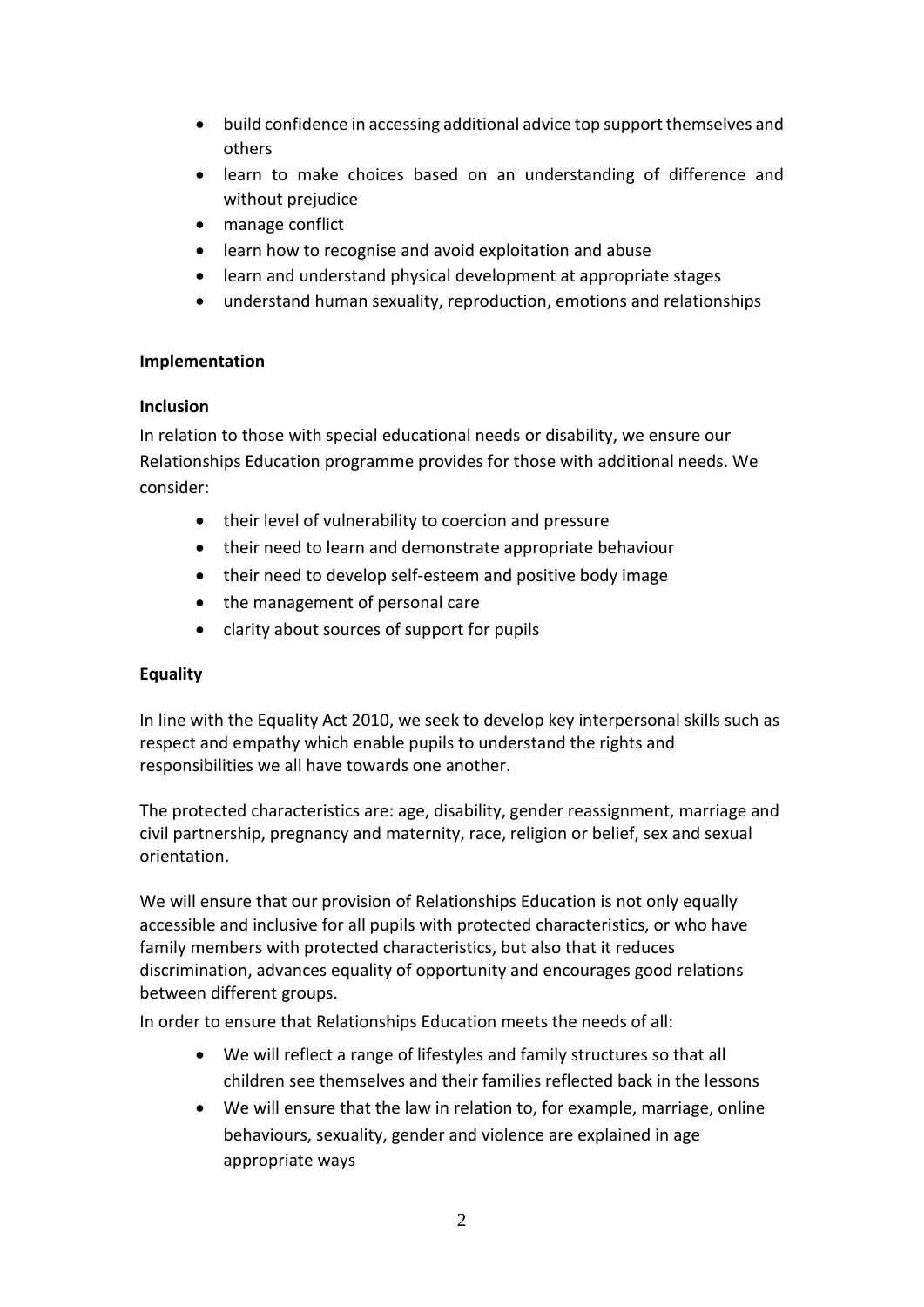- Where there are different cultural or religious views about families, relationships or behaviours, we will share these to ensure children see their family views represented
- We will not seek to gain consensus, but will accept and celebrate difference
- We will, as appropriate, ensure that a variety of views and beliefs are reflected back to pupils
- In order to ensure that children of all genders can access information they need, we will teach in mixed gender groups wherever possible.
- We will encourage respect and discourage abusive and exploitative relationships.
- We will not ask children to represent the views of a particular religious or cultural group to their peers, unless they choose to do so

We support children in developing their knowledge about and attitudes towards diversity throughout units of work including:

- Diversity and Communities
- Family and Friends
- Beginning and Belonging

# **Safeguarding**

We understand the importance of high quality Relationships Education as we fulfil our statutory safeguarding duties. Relationships Education enables pupils to understand about mutual, consensual and reciprocated relationships in all their forms. Whether the children are learning about friendships, families, relationships in school or the wider community, they will be developing essential skills which underpin their ability to recognise abusive relationships. Teaching about 'Family and Friends' and 'Anti-bullying' enables us to fulfil our statutory duty to prevent 'peeron-peer' abuse.

In the case of RSE and Personal Safety, we recognise that effective teaching may alert children to what is appropriate and inappropriate behaviour (including inappropriate sexual behaviour) and that there is an increased possibility that a disclosure relating to abuse may be made. RSE and Personal Safety enable us to fulfil our duty to prevent Female Genital Mutilation (FGM). All staff are aware of the Safeguarding and Child Protection procedures and will report disclosures or concerns to the Designated Safeguarding Lead / Deputy Safeguarding Lead (DSL) immediately.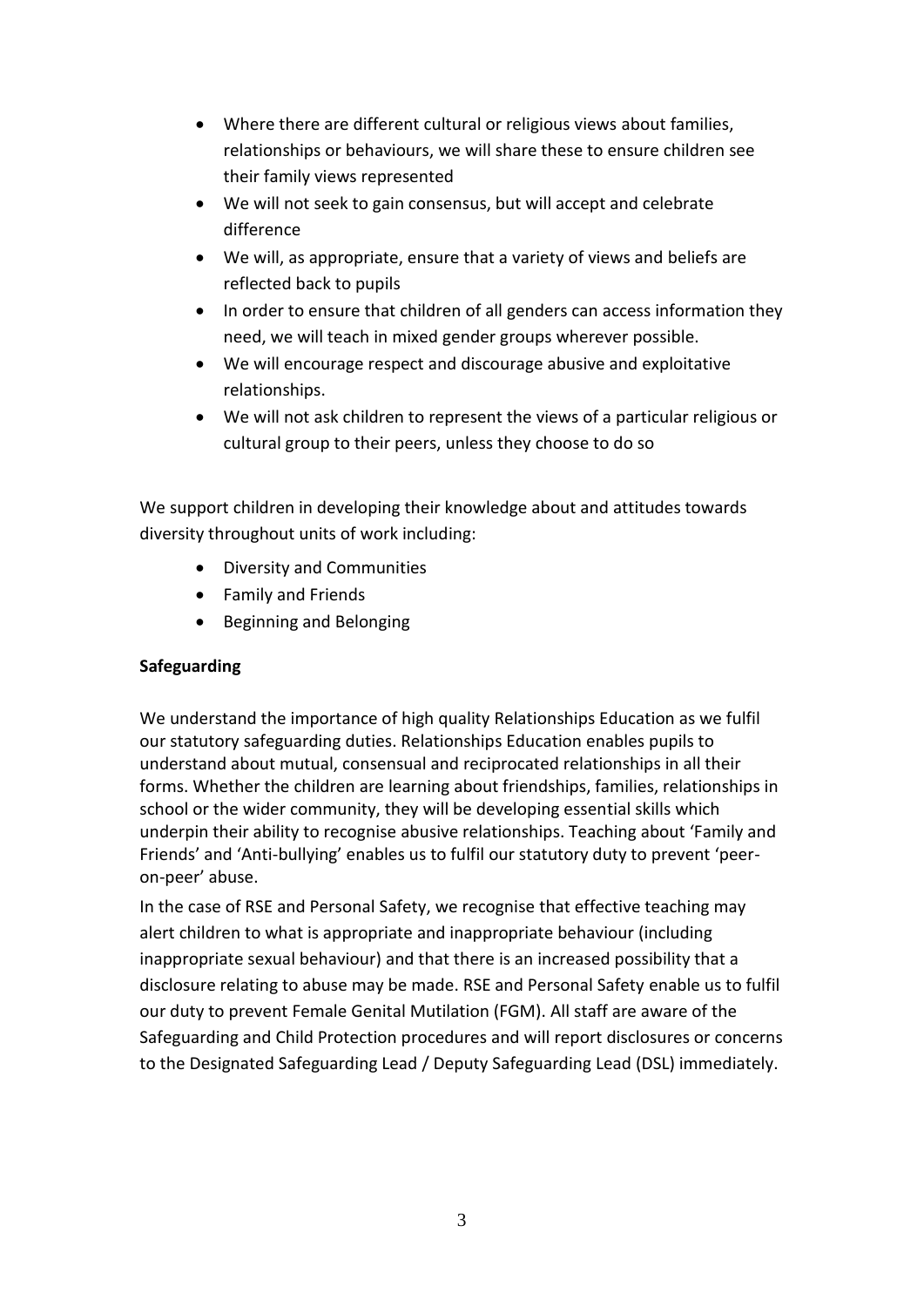### **Guidelines**

At Thistly Meadow Primary School, we have a legal requirement to deliver Sex and Relationships Education as part of the science and PSHE curriculum in line with Every Child Matters. Parents/carers have the right to request that their child be excused from some or all of Sex Education delivered as part of statutory Relationships Education. Before granting any such request the a member of the Leadership Team will discuss the request with parents/carers (and if appropriate with the child) to ensure that their wishes are understood and to clarify the nature and purpose of the curriculum. The educational, social and emotional benefits for the child of being part of the lessons will also be discussed. Children can not be withdrawn from those elements specified in the science curriculum. If a pupil is excused from Sex Education, we will ensure that the pupil receives appropriate, purposeful education during the period of withdrawal.

The parents/carers will be asked to reconfirm their decision to withdraw their children from Sex Education each time a Sex Education element is planned for their child.

Our Relationships Education Curriculum (see appendix) is wholly consistent with the DfE statutory requirements for Relationships Education and Health Education (2020), National Curriculum (2014), other DfE and OfSTED guidance. It also reflects best practice described by the Sex Education Forum and PSHE Association. We consider Relationships Education to be a continuous process of learning, which begins before the children enter our school and continues into adulthood. We have planned a curriculum appropriate to each age group with a spiral of progression. All adults working with children have a part to play in supporting the delivery of Relationships Education.

Relationships Education is learning about:

- Families and People who care for me
- Caring Friendships
- Respectful relationships
- Online Relationships
- Being Safe

Our PSHE topic structure does not separate delivery of Relationships Education from Health Education and wider PSHE. We deliver topics which, taking the lead from children's lived experiences, consider related themes including development of knowledge, skills and attitudes in an integrated way. The topics where Relationships Education is a significant driver are: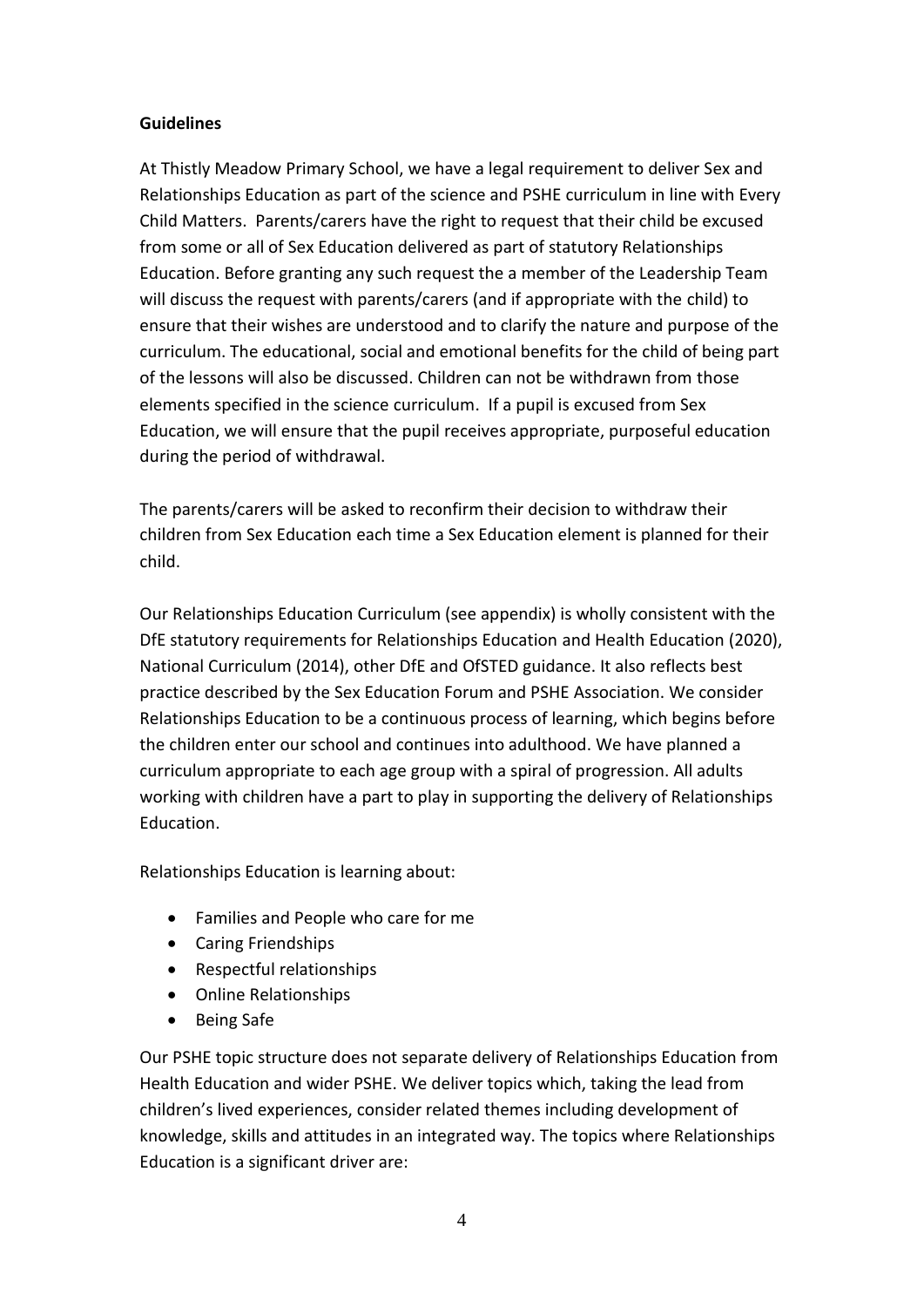- Anti-bullying
- Digital Lifestyles
- Diversity and Communities
- Family and Friends
- Managing Change
- My Emotions
- Personal Safety
- Relationships and Sex Education

Also: Working Together, Beginning and Belonging, Rights, Rules and Responsibilities

Relationships Education will be taught in:

- PSHE through designated lessons, circle time, Votes for Schools, focused events, and health weeks.
- Other curriculum areas, especially Science, English, RE, PE and computing
- Enrichment activities, especially our assembly programme, SEL support materials, clubs and societies, social skills groups, involvement in school trips and adventurous activities, activities carried out as part of our development as a healthy school.

# **Teaching**

Our aim is that teachers use a range of teaching methodologies where skills such as communication, compromise and negotiation are practised in classroom situations and where attitudes such as respect and empathy are modelled and discussed. We encourage teachers to ensure that group work, debate, taking other people's view points and working together are practised in all PSHE lessons and across the wider curriculum. Our Relationships Education lessons are not simple opportunities to give information, but to explore views and perspectives and develop possible solutions through discussion and interaction.

In keeping with this approach we base our curriculum on a series of questions children will have the opportunity to engage with, rather than banks of knowledge they will acquire.

## **Ground Rules**

Relationships Education is taught in a safe, non-judgemental environment where all adults and children are confident that they will be respected. Specific ground rules will be established at the beginning of any Relationships Education work, in addition to those already used in the classroom. They will cover the following areas: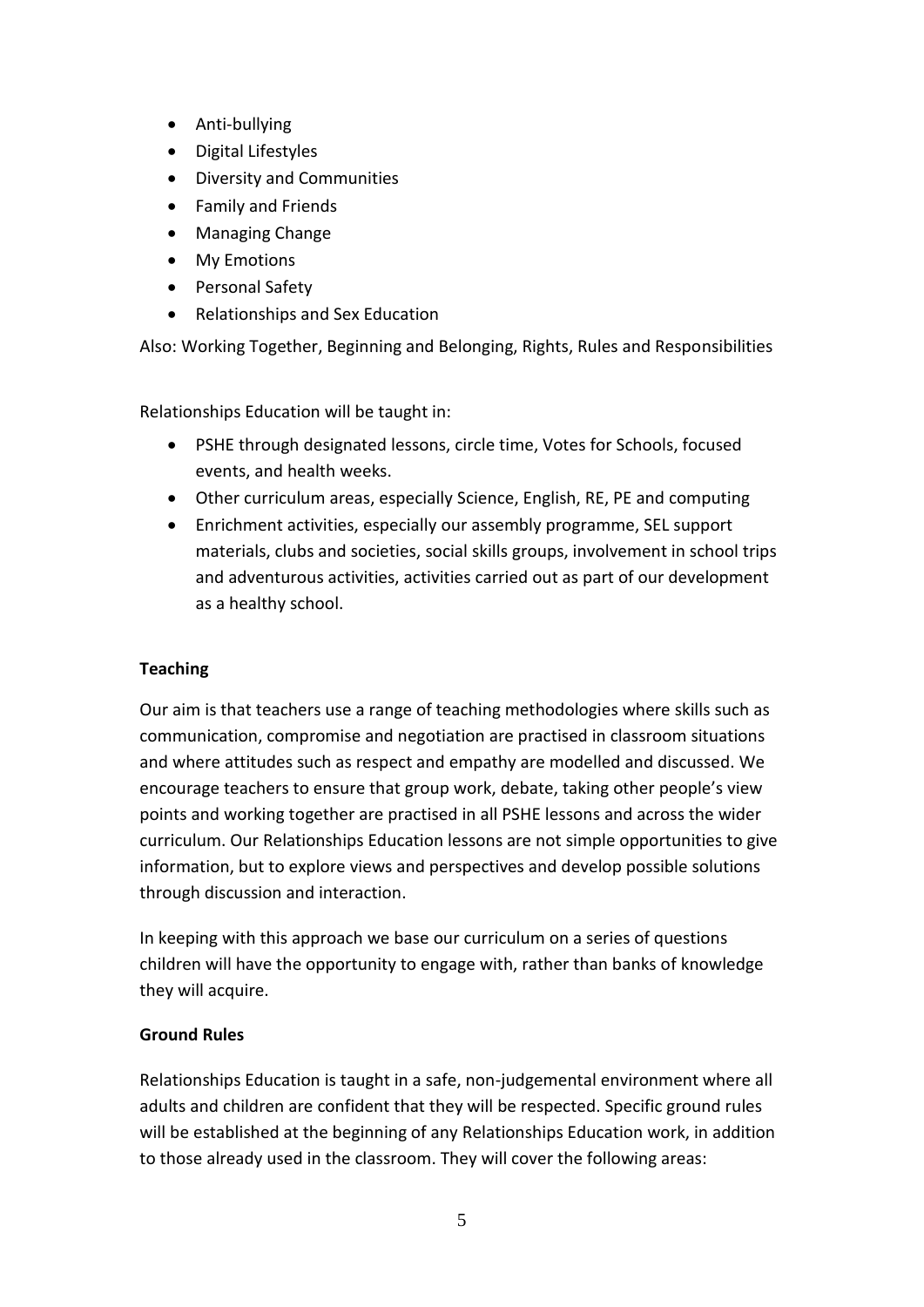- appropriate use of language
- the asking and answering of personal questions
- strategies for checking or accessing information.

## **Distancing Techniques**

In order to protect children's privacy, we will employ teaching and learning strategies which enable them to discuss issues without disclosing personal experience. For example, we will use fiction, case studies, role-play, videos, theatre in education to enable children to share ideas and opinions and to practise their decision-making skills in a safe learning environment.

## **Curriculum**

Our topic, RSE, combines elements of Relationships Education (e.g. learning about families, personal safety and emotional wellbeing) with aspects of Health Education (e.g. learning about the spread of illnesses and the changing adolescent body). This combination offers the best location for our provision of non-statutory sex education. Although 'RSE' as a subject is not statutory at primary level, many aspects of our RSE topic are statutory parts of Relationships Education and Health Education. Some elements of our RSE topic are part of the statutory National Curriculum for Science (e.g. the biological aspects of puberty, reproduction and the spread of viruses).

We will ensure that children receive teaching about puberty at Year 5 and Year 6 in order to prepare them for the physical, emotional and social changes they are approaching or undergoing. We will review the age at which puberty is introduced depending on the needs of each cohort.

We will primarily use the Cambridgeshire Primary Personal Development Programme and the resources recommended within it when planning and delivering Relationships Education.

We will select resources which:

- are consistent with our curriculum for Relationships Education
- relate to the aims and objectives of this policy
- are suitable to the age, maturity, needs, linguistic proficiency and ability of the children
- appeal to adults and children
- are up-to-date in factual content
- are produced by a reputable organisation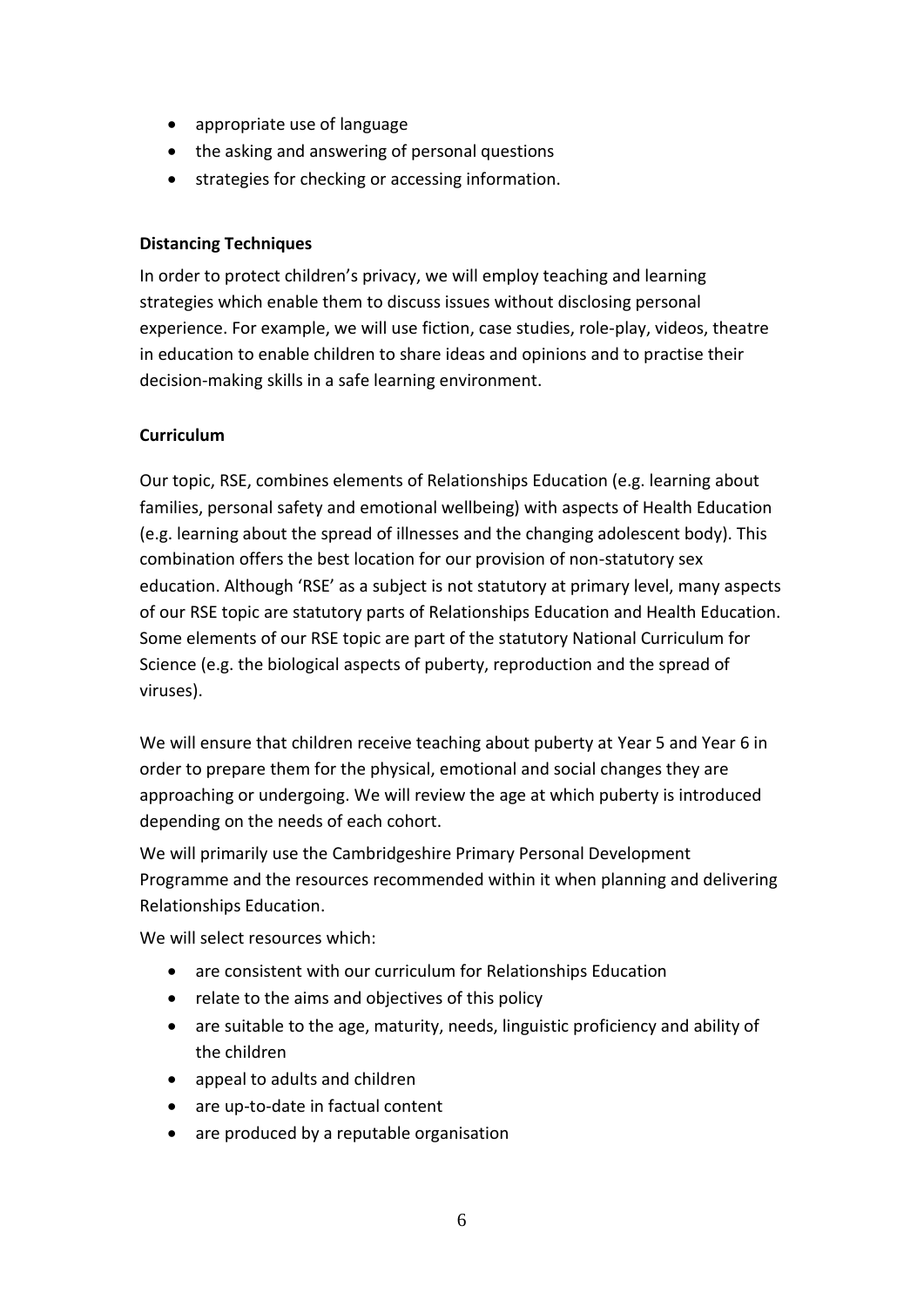- do not show unfair bias e.g. towards a commercial product, religious view point
- avoid racial, gender, sexual, cultural and religious stereotyping and heteronormativity
- encourage active and participative learning
- conform to the statutory requirements for Relationships Education.

As part of our safeguarding policy, staff are unable to offer absolute confidentiality. We will reassure children that staff will act in their best interests and that this may involve sharing information if the child is at risk of harm. Children will be told if information is to be shared (taking special care with very young children or those with significant special needs) and will be offered appropriate support.

We acknowledge that sensitive and complex issues will arise in Relationships Education, as pupils will naturally ask questions. When spontaneous discussion arises, it will be guided in a way which reflects the stated school aims and curriculum content. As a first principle, we will answer questions relating to the planned curriculum for that age group or below to the whole class. We will answer questions relating to areas beyond the planned curriculum for that age group, in a sensitive and age appropriate way, only to the pupil/s who have asked the question. The teacher may decide to inform families about questions which go beyond the planned curriculum, in order to further home/school partnerships. If a member of staff is uncertain about the answer to a question which goes beyond the curriculum, or indeed whether they wish to answer it, they will seek guidance from the Leadership Team or Designated Safeguarding Lead. In some cases, the question will reach beyond the planned curriculum for Year 6 and the question will not be answered in school. The child will be asked if they would like support to ask their questions at home or to another trusted adult.

When answering questions, we shall ensure that sharing personal information by adults, pupils or their families is discouraged. Where the question indicates the need for pastoral support, the conversation will be deferred to a time outside the teaching session and other colleagues may be involved.

## **Definition of Sex Education**

Following guidance from the DfE, we define Sex Education as learning about 'how a (human) baby is conceived and born'.

This extends the learning about sexual reproduction in 'some plants and animals' required through the Science national curriculum. It also complements the statutory requirement to teach about puberty as part of Science and Health Education, as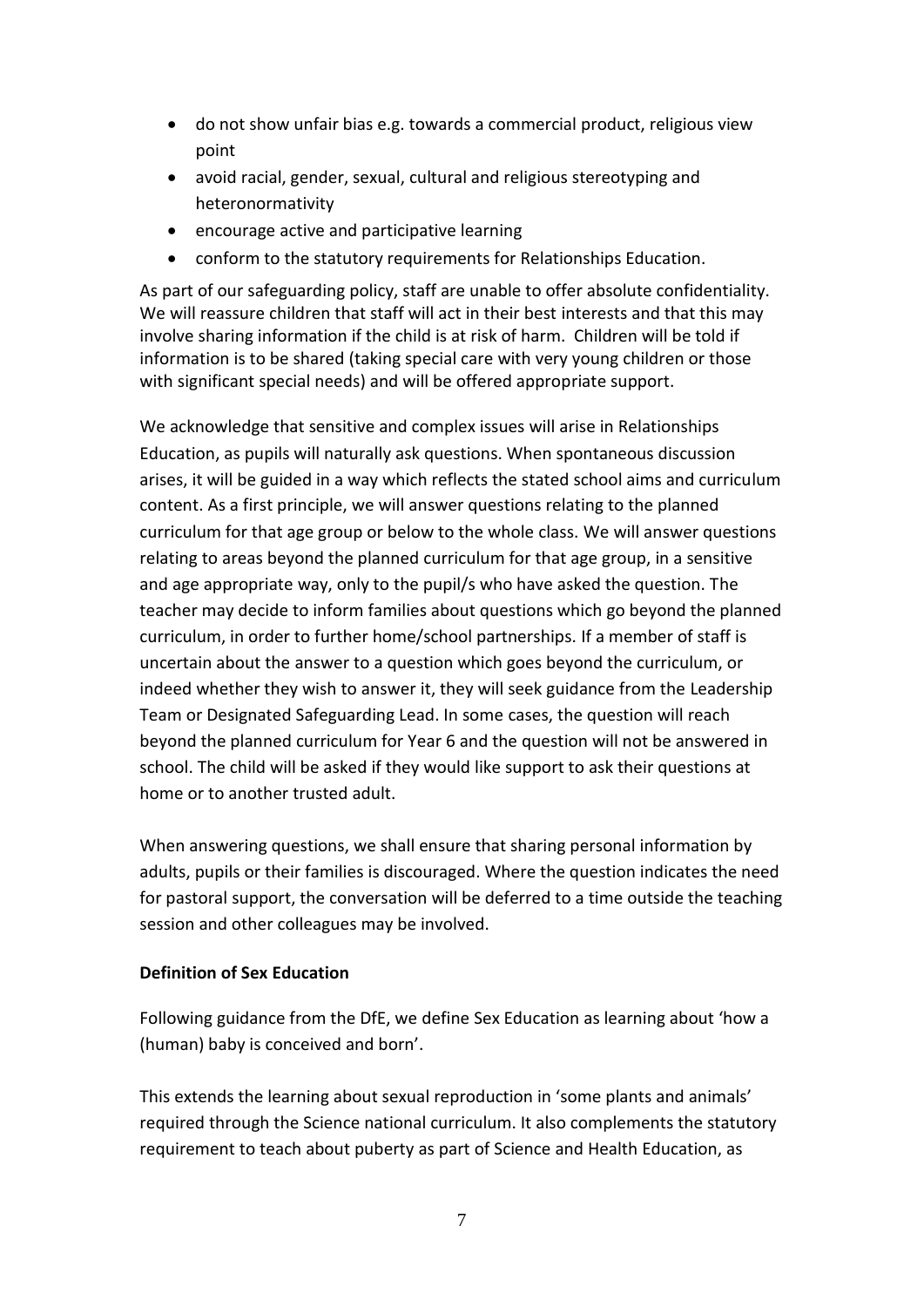understanding sexual reproduction in humans enables children to understand the processes of puberty.

We have a taken into account the DfE's recommendation that all primary schools have a Sex Education programme and we understand that this is not statutory. We understand that our teaching in sex education must be tailored to the needs and physical and emotional maturity of the pupils.

Parents/carers, governors and pupils have been consulted about this and our school has decided that we will offer content in Sex Education in the context of Relationships Education and RSE.

The content of our Sex Education programme will be gradually developed in an age appropriate way. The children will not learn about human sexual reproduction until Year 5/6.

Year 1/2 will learn that human babies grow inside their mothers alongside learning in Science that adult animals produce offspring like themselves. (Cats have kittens; cows have calves etc.)

Years 3/4 do not mention reproduction or "seeds" from a male/female.

Year 3 study Animals including Humans:

- identify that animals, including humans, need the right types and amount of nutrition, and that they cannot make their own food; they get nutrition from what they eat
- identify that humans and some other animals have skeletons and muscles for support, protection and movement

Year 4 study Animals including Humans:

- describe the simple functions of the basic parts of the digestive system in humans
- identify the different types of teeth in humans and their simple functions
- construct and interpret a variety of food chains, identifying producers, predators and prey

Year 5/6 will learn about human sexual reproduction and other ways that eggs and sperm are joined (e.g. IVF) in age appropriate detail. They will learn about vaginal birth and caesarean section in age appropriate ways, reflecting the experiences of children and families they know.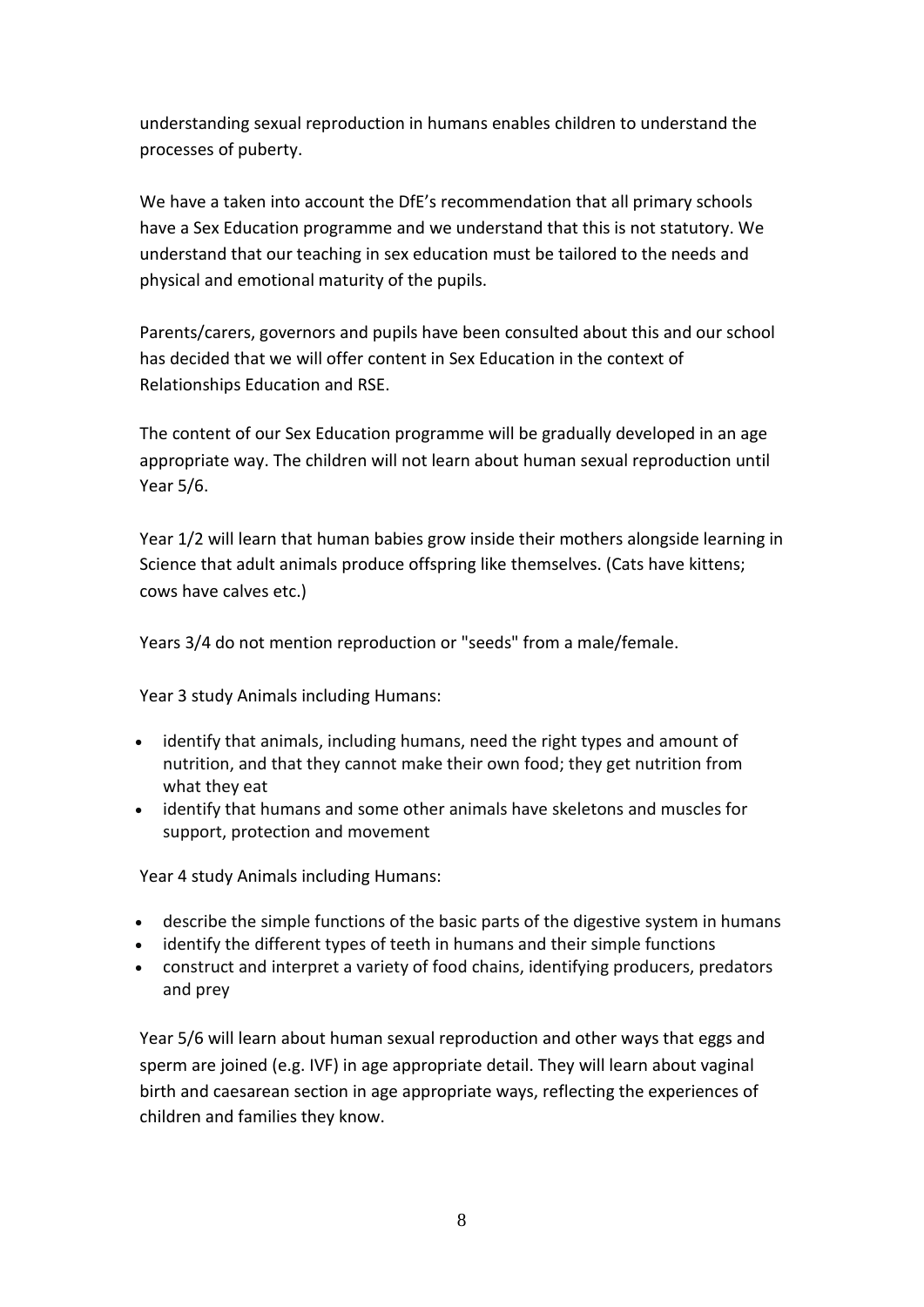Sex Education will be delivered as part of our topic called Relationships and Sex Education (RSE) by a teacher, who knows the needs and natures of the children. The teacher is best placed to tailor the learning to the needs of the pupils.

Parents/carers will be informed by letter/email/via the school website about the content of the curriculum in advance of teaching and will be invited to talk to staff if they have questions.